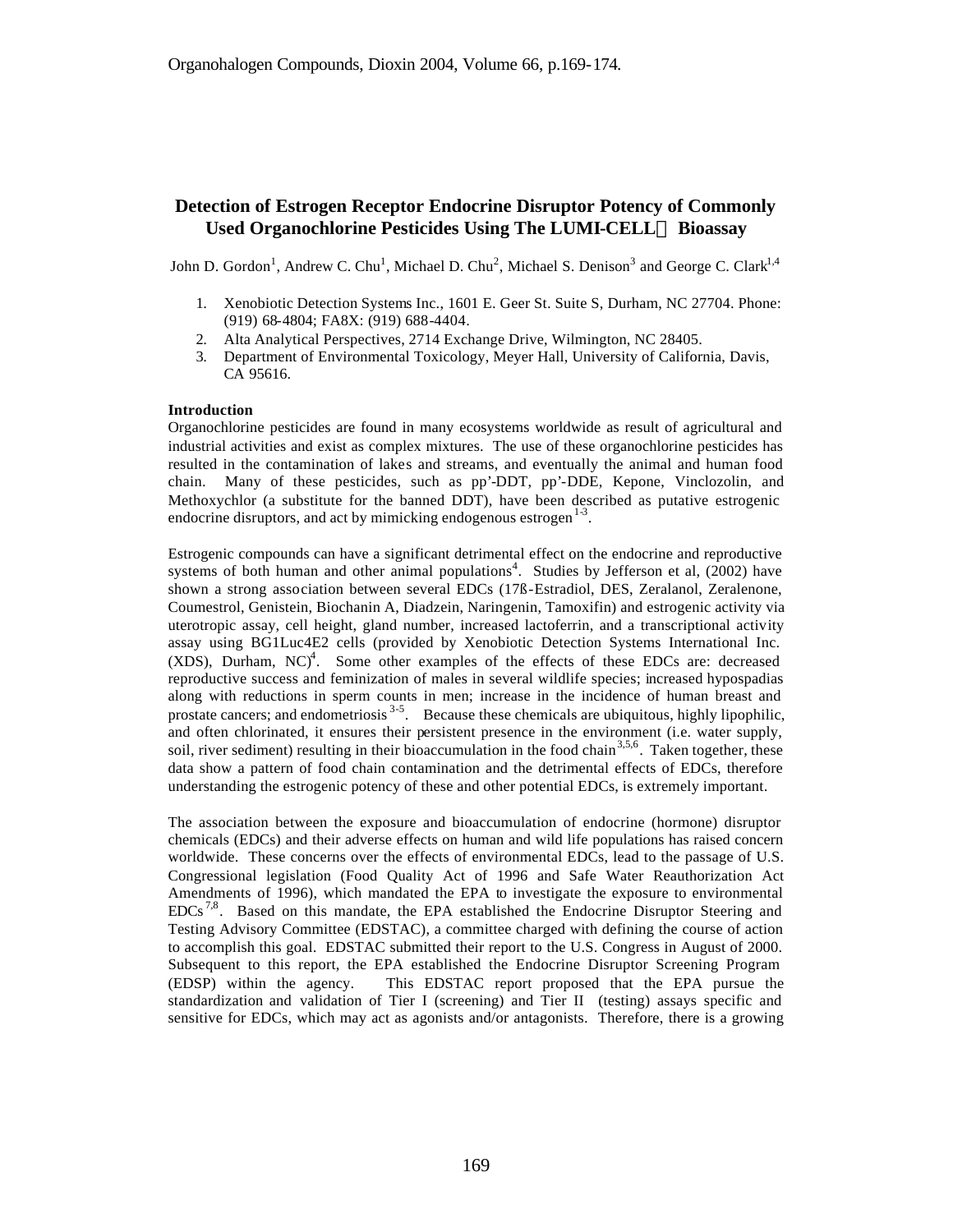need for a fast reliable high-throughput system for the screening of known and potential environmental contaminants, which act to disrupt normal endocrine homeostasis<sup>9</sup>.

In order to detect the endocrine disrupting potency of organochlorine pesticides and other compounds using a bioassay system, Xenobiotic Detection System (XDS) in collaboration with Dr. Michael S. Denison (Univ. California-Davis), have developed the LUMI-CELL<sup>TM</sup> ER bioassay. BG-1 (human ovarian carcinoma) cells were stably transfected with an estrogenresponsive luciferase reporter gene plasmid (pGudLuc7ere) containing the estrogen responsive element (ERE) and luciferase reporter gene<sup>6</sup>. The resulting cell line (BG1Luc4E2), used in XDS's LUMI-CELL<sup> $M$ </sup> ER estrogenic cell bioassay system, responds in a time-, dose dependent- and chemical-specific manner with the induction of luciferase gene expression in response to exposure to estrogen and estrogenic chemicals in a high-throughput screening (HTPS) format<sup>6</sup>. In initial studies, BG1Luc4E2 cells were able to detect as lttle as 0.1pM of 17B-estradiol<sup>6</sup>. In initial studies, treatment of  $BGLuc4E<sub>2</sub>$  resulted in significant induction of luciferase activity for estrogen, diethylstilbesterol, 17ß -estradiol, o,p'-DTT, Bisphenol A, Nonylphenol, Genistein, and Diadzein. Luciferase activity was not increased by any other steroid tested (i.e. progesterone, testosterone, all-trans retinoic acid, thyroid hormone, and dihydrotestosterone) $6$ . These results are consistent with previously published data indicating the lack of estrogenic activity of these chemicals 10-12, and clearly demonstrates the specificity of this system as a bioassay to detect estrogenic chemicals.

Here we describe studies in which XDS's LUMI-CELL<sup>™</sup> ER estrogenic cell bioassay system was used for high throughput screening (HTPS) analysis of the estrogenic disrupting potency of several commonly used pesticides and organochlorines: p,p'DDT; p,p'-DDE; DDD; α-chlordane; ψ-chlordane; Kepone; Methoxychlor; Vinclozolin; Fenarimol; 2,4,5-Trichlorophenoxyacetic Acid; and Dieldrin. Our results demonstrate the utility of XDS's LUMI-CELL™ ER bioassay HTPS system for screening chemicals for estrogenic activity.

### **Methods and Materials**

The majority of chemicals were purchase from the Aldrich Chemical Co., Sigma Chemical Corporation, and Chem Service Inc.

*LUMI-CELLä ER Bioassay.* The BG1Luc4E2 cell line was constructed as previously described by Rodgers and Dennison (2000)<sup>6</sup>. Briefly, BG1 cells were stably transfected with an estrogenresponsive luciferase reporter gene plasmid (pGudLuc7ere) and selected for using G418 resistance.

*Cell Culture and Bioassay Plates.* BG1Luc4E2 cells were grown in RPMI 1640. The cells were transferred into flasks containing DMEM media (supplemented with 5% carbon stripped fetal calf serum and G418 sulfate solution), and incubated for four days before harvesting for BG1Luc4E2 bioassay plates. The cells were then plated in 96 well plates and incubated at  $37^{\circ}$  C for 24-48 hours prior to dosing.

*Bioassay Dosing Process.* Once the assay plate completed its incubation, the media solution in each well was removed and two hundred microliters of DMEM containing the indicated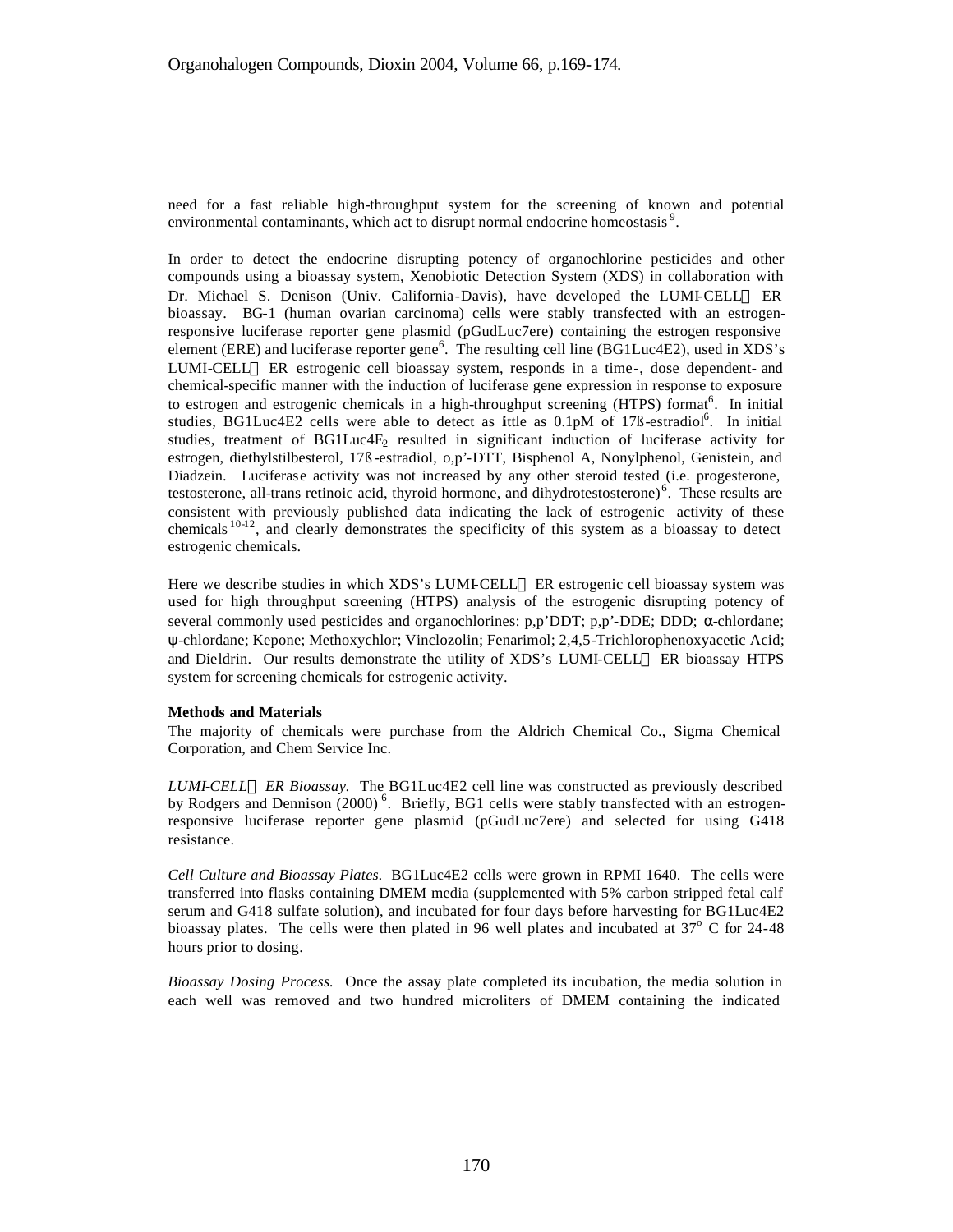concentration of the desired chemical to be tested (dissolved in DMSO) was added to each well. The plate was then incubated for 24 hours before analysis of luciferase activity.

*Bioassay Analysis by Berthold Luminometer.* After lysing the cells (Promega lysis buffer), the luciferase activity was measured in a Berthold Orion Microplate Luminometer, with automatic injection of 50 microliters of luciferase enzyme reagent (Promega) to each well. The relative light units (RLUs) measured were compared to that induced by the  $17\beta$ -estradiol standard after subtraction of the background activity. Each compound was tested at least three times on three different sets of plates and the EC50 value in mmol/ml was determined using the Microsoft Excel Forecast function.

## **Discussion and Results**

There is a growing concern for a need for a system fast, reliable, inexpensive method to detect estrogenic EDCs in the environment. This concern arises from the detrimental effects of EDCs on human and wildlife populations resulting from its bioaccumulation in the food chain. Here we report a fast, reliable, relatively inexpensive high throughput cell based recombinant bioassay screening method (LUMI-CELL™ ER bioassay) for xenoestrogenic EDCs.

Thirteen organochlorine pesticides suspected of possessing xenoestrogenic endocrine disrupting potential were tested using XDS's LUMI-CELL™ ER estrogenic cell bioassay system for this study. Four of these pesticides  $(p, p'-DDE, p, p'-DDT, Kepone, and Methoxychlor)$  were

|                                   |                   |                           |                                     | лсіантс                        |
|-----------------------------------|-------------------|---------------------------|-------------------------------------|--------------------------------|
|                                   |                   |                           | <b>Relative</b><br><b>Induction</b> | <b>Induction</b><br>to highest |
| Compound                          | <b>CAS Number</b> | EC 50 Value               | to <b>b</b> -Estradiol              | <b>Pesticide</b>               |
| <b>ß-Estradiol</b>                | $50-28-2$         | $1.55E-11 \pm 6.93E-13$   | $1.00E + 00$                        | ۰                              |
| a-Chlordane                       | 12789-03-6        | $1.32E-06 \pm 2.01E-07$   | 1.17E-05                            | 1.00                           |
| Kepone                            | $143 - 50 - 0$    | 1.38E-06 $\pm$ 3.97E-07   | 1.13E-05                            | 0.96                           |
| <b>DDD</b>                        | $72 - 54 - 8$     | $1.71E-06 \pm 5.10E-07$   | 9.06E-06                            | 0.77                           |
| pp' DDT                           | 789-02-6          | $2.94E-06 \pm 3.78E-07$   | 5.28E-06                            | 0.45                           |
| Metoxychlor                       | $72 - 43 - 5$     | 3.46E-06 $\pm$ 6.10E-07   | 4.48E-06                            | 0.38                           |
| Ψ-Chlordane                       | 57-74-9           | 4.86E-06 $\pm$ 1.67E-06   | 3.19E-06                            | 0.27                           |
| pp' DDE                           | $72 - 55 - 9$     | 6.74E-06 $\pm$ 2.58E-06   | 2.30E-06                            | 0.20                           |
| Fenarimol                         | 60168-88-9        | 8.11E-06 $\pm$ 1.26E-06   | 1.92E-06                            | 0.16                           |
| 2,4,5-Trichlorophenoxyacetic Acid | $93 - 76 - 5$     | $1.21E-05 \pm 2.60E-06$   | 1.29E-06                            | 0.11                           |
| Dieldrin                          | $60-57-1$         | $1.39E-05 \pm 8.51E-07$   | 1.12E-06                            | 0.10                           |
| Linuron                           | $330 - 55 - 2$    | $1.45E-0.5 \pm 6.25E-0.6$ | 1.07E-06                            | 0.09                           |
| Mirex                             | 2385-85-5         | Non-active                | N/A                                 | N/A                            |
| Vinclozolin                       | 50471-44-8        | Non-active                | N/A                                 | N/A                            |
| Progesterone                      | $57 - 83 - 0$     | Non-active                | N/A                                 | N/A                            |

Table 1: Compounds tested with XDS's LUMI-CELLTM bioassay, CAS numbers and their relative EC 50 values. **Relative**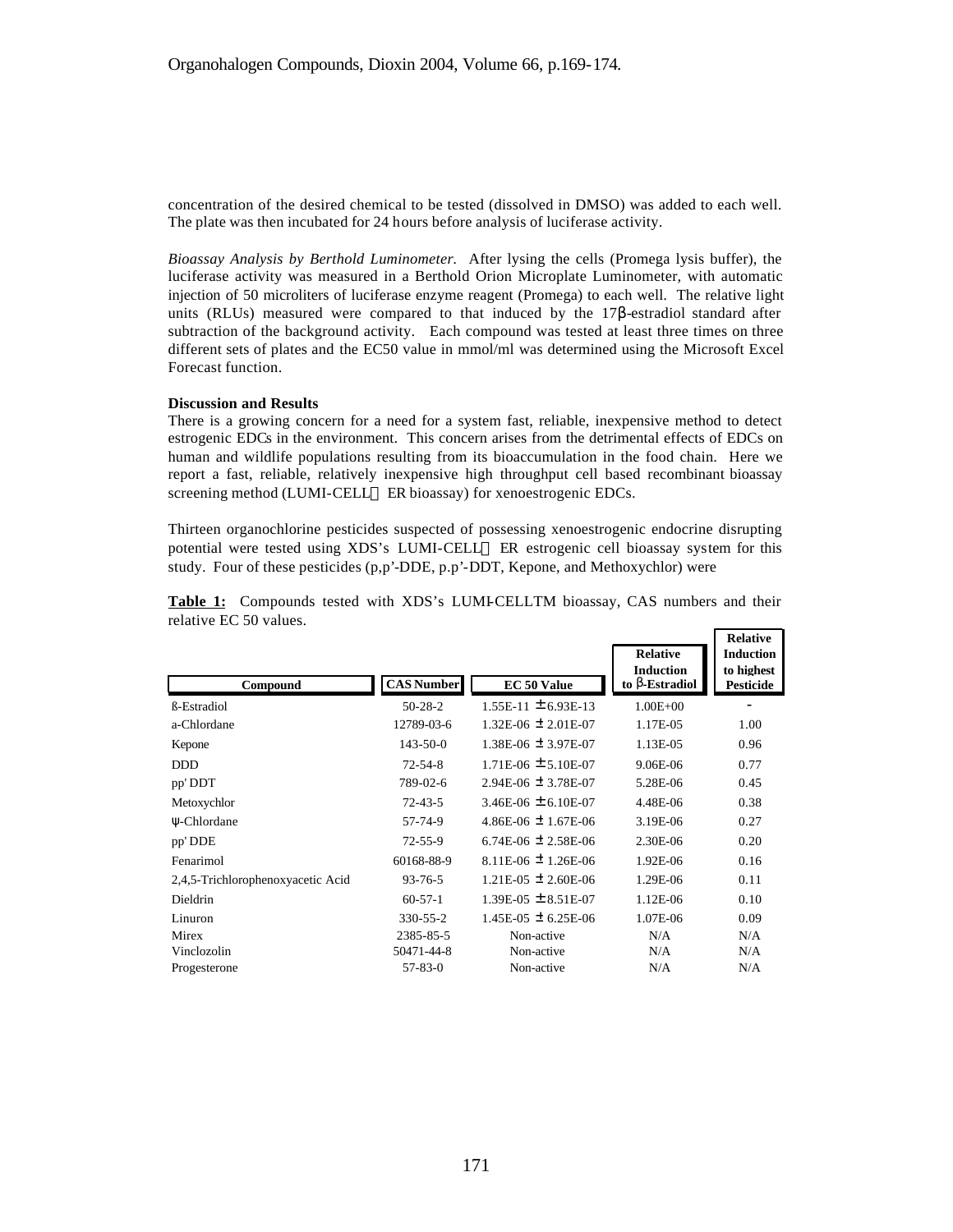

**Figure 1.** Organochlorine Pesticide compounds tested to demonstrate dose dependent response relationships using XDS's LUMI-CELL™ ER HTPS bioassay system for known and potential estrogenic EDCs.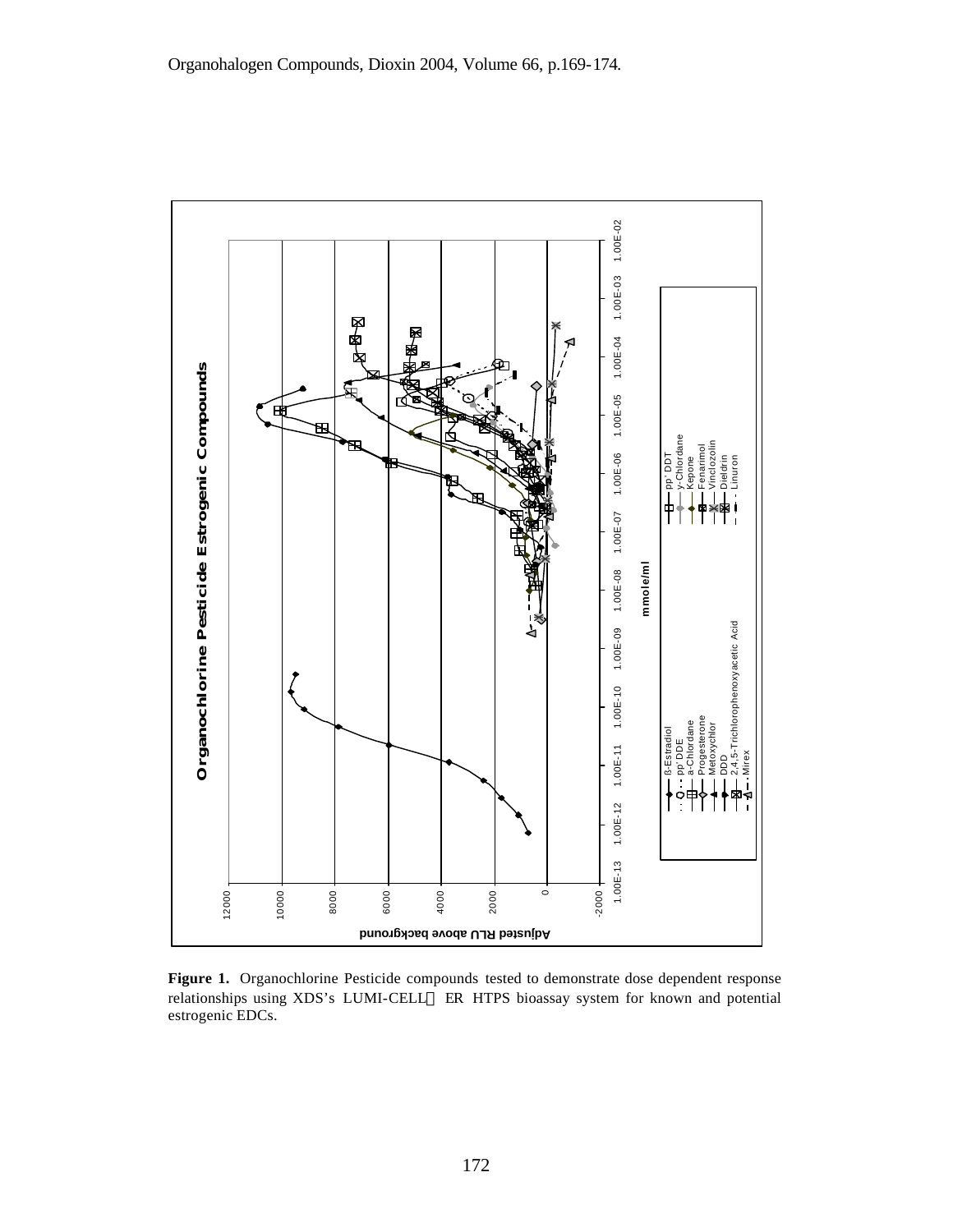recommended by ICVAM for validation of ER binding and transcriptional activation assays and are thought to posses estrogenic activity, thereby making them potential endocrine disruptors<sup>2</sup>. An additional six pesticides, not included in the ICVAM requirements for validation, which are found as environmental contaminants, were tested to determine their potential estrogenic activity<sup>3,13-18</sup>.

In this study, all of the compounds with historical data suggesting that they may poses estrogenic activity were shown to poses estrogenic activity (Figure 1 and Table 1). Vinclozlin and Mirex were the only organochlorine pesticides not to demonstrate any estrogenic activity. This is not surprising given the results of previous studies showing Vinclozlin not to possess endocrine disruptive potency at concentration below 600 ppm<sup>19</sup>.

When comparing the estrogenic potency of the organochlorine pesticides (Table 2), the order of induction of activity with respect to their EC50 values is  $\alpha$ -Chlordane > Kepone > DDD > pp'  $DDT > Methoxychlor > \psi-Chlordane > pp' DDE > Fenarimol > 2,4,5-Trichlorophenoxyacetic$ Acid > Dieldrin > Linuron > Mirex = Vinclozolin.

For the most part organochlorines pesticides start to show significant induction of luciferase reporter gene activity at or below the 1  $\mu$ M (or ~1ppm) (Fig. 1). This is lower than several other reports showing affect in animal studies. Okoumassoun et al. (2002), found a significant increase in vitellogenin, the serum phospholipoglycoprotein precursor to egg yolk, in rainbow trout hepatocytes and male rainbow trout when exposed to as little as  $10 \mu M DDT^{13}$ . Laug et al. looked at rat liver and found effects at doses as low as 5 ppm  $DDT^{20}$ . Khasawinah et al., in two separate studies, found the same lower effect level (5 ppm) in ICR mice and Fischer 344 rat's livers when dosed with Chlordane<sup>21</sup>. Davis et al., found when C3HeB/Fe mice and C3H mice were administered as little as 10 ppm Dieldrin there was a significant increase in benign hepatomas and hepatic carcinomas<sup>22</sup>. When Tomatis et al. fed CF-1 mice 250 ppm DDD for 150 weeks or 250 ppm DDE for 130 weeks, they noted a significant increase in lung tumors and the in incidence of hepatomas, respectively<sup>23</sup>. A significant increase in sperm-head abnormalities was observed when Swiss-Webster mice were administered as little as  $25$  ppm Trichloroacetic acid<sup>24</sup>. When dogs were dosed with Vinclozo lin, the lowest significant effect was seen 600 ppm with in increase in adrenal gland weight $19$ . This is consistent with our data for Vinclozolin, showing no activity at lower levels.

According to the previously published data, the average minimal effective dose for pesticides / organochlorines in animals appears to be 5 ppm or greater<sup>13,20-24</sup>. XDS's LUMI-CELL<sup>TM</sup> ER bioassay is capable detecting pesticides and organochlorines at < 1ppm (with a lower limit of detection of < 1ppt). If limits are to be imposed on the food, feed and pharmaceutical industries as to the content of estrogenic EDCs in consumable products, the limit should reflect the lower average minimal effective dose of 5 ppm or lower. The LUMI-CELL<sup>TM</sup> ER bioassay has an EC50 detection of 1.99 x 10<sup>-11</sup> for 17β-estradiol. This level of detection is far lower than any limit likely to be imposed by any regulatory agency. This data clearly demonstrates that XDS's LUMI-CELL<sup> $M$ </sup> ER high-throughput bioassay system is a fast, reliable, and relatively inexpensive method for detection of environmental EDCs, meeting requirements mandated by the EPA and ICCVAMs Tier I (screening) requirements for EDC detection assays.